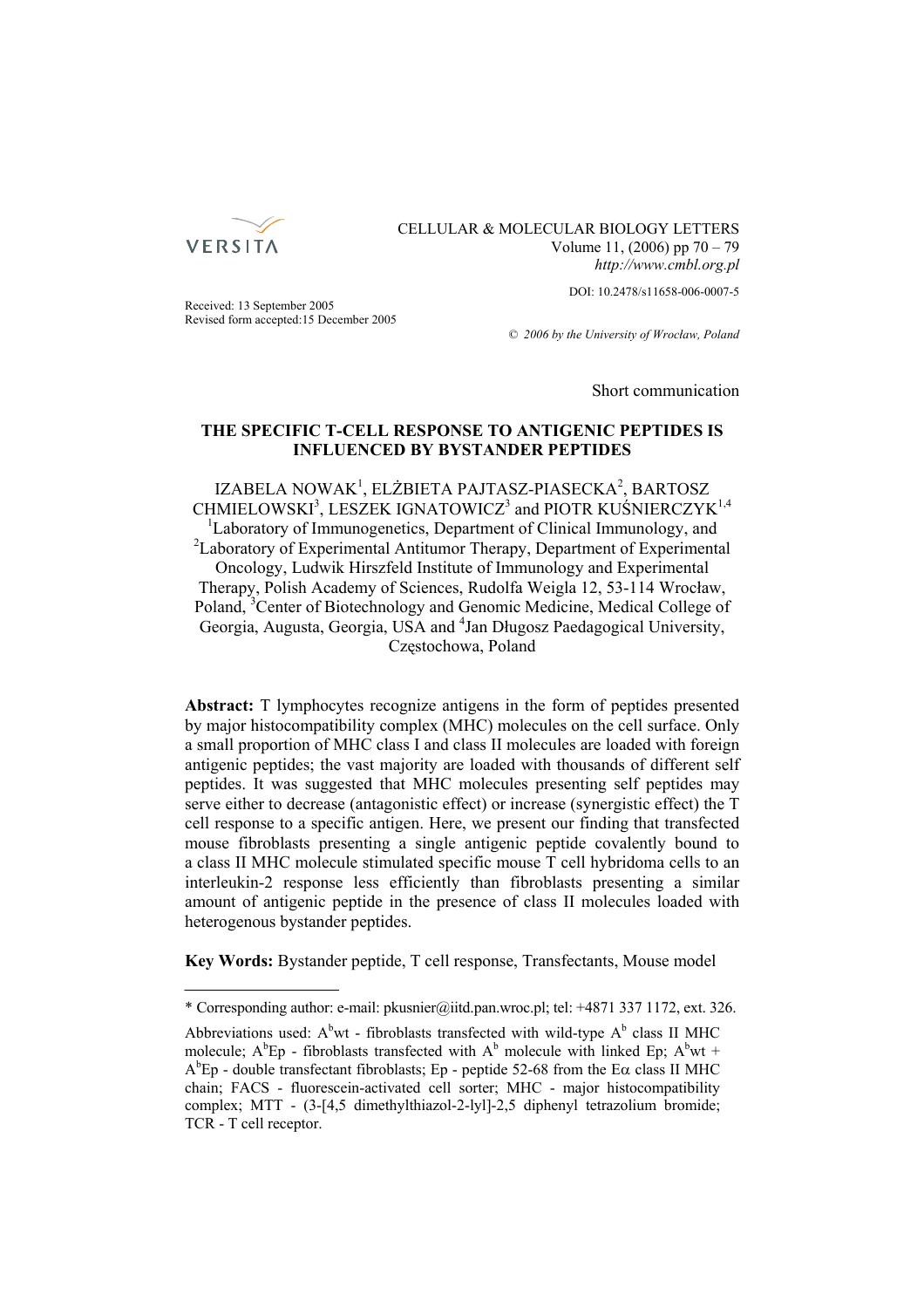#### CELLULAR & MOLECULAR BIOLOGY LETTERS 71

### **INTRODUCTION**

T lymphocytes perceive antigens by means of antigen-specific receptors (T cell receptors, TCR). The antigens are displayed on the surface of antigen-presenting cells in the form of peptides bound to major histocompatibility complex (MHC) molecules. The overwhelming majority of MHC molecules are occupied by peptides derived from self proteins of the organism [1]. The self peptides presented by the MHC on the periphery overlap with those expressed on the thymic cortical epithelium, and are therefore involved in the positive selection of developing T cells in the thymus [2, 3]; thus, mature T cells must respond to foreign peptide-MHC combinations in the presence of self peptide-MHC combinations for which their receptors have some affinity. Therefore, bystander peptides may positively or negatively influence the response to a specific peptide. Though there is experimental evidence for this effect, it is ambiguous: Wülfing *et al.* [4] observed that the neutral altered peptide ligand had an augmenting effect on the  $CD4^+$  T cell response to antigenic peptide presented by an MHC class II molecule, whereas Sporri and Reis e Sousa [5] found naturally bound self peptides had no effect on the response of  $CD8<sup>+</sup>$  T cells to antigenic peptide presented by an MHC class I molecule. The aim of this study was to test the effect of bystander peptides on the specific T cell response, using, as antigenpresenting cells, mouse fibroblast lines transfected with genes for (i) mouse MHC class II molecules,  $A^b$ , loaded exclusively with one covalently linked peptide, Ep  $(A^bEp)$  molecules), (ii) wild-type  $A^b$  loaded with a wide array of peptides other than Ep  $(A^bwt)$ , or (iii) both  $A^bwt$  and  $A^bEp$   $(A^bwt+A^bEp)$  [6]. Three independently obtained anti- $A^{b}Ep$  CD4<sup>+</sup> T cell hybridomas were used as responders.

### **MATERIALS AND METHODS**

#### **Cell lines**

The mouse fibroblast cell line Ltk-/- was transfected as described by Ignatowicz *et al.* [6] with genes for wild-type mouse class II molecule  $A^b$  (clone FT2.3A<sup>b</sup>wt), for the A<sup>b</sup> molecule covalently linked with a peptide, E $\alpha$  52-68 (clone LtkA<sup>b</sup>Ep), or with both A<sup>b</sup>wt and A<sup>b</sup>Ep (clones FT7.1A<sup>b</sup>wt+A<sup>b</sup>Ep and  $FT2A<sup>b</sup>wt+A<sup>b</sup>Ep$ ). In all the  $A<sup>b</sup>Ep$  transfectants, the cytoplasmic region of the  $A^{b}$  $\beta$  chain was covalently linked with green fluorescent molecule (GFP) for the purpose of experiments that are not described here. The fibroblasts were cultured as a monolayer in complete culture medium, as described [6].

The CD4<sup>+</sup> T cell hybridomas BE $\alpha$ 16.3, BAR354, and 105-3 were obtained via the immunization of C57BL/6 mice with Ep peptide and the fusion of spleen cells with BW5147-TCR $\alpha \beta$  cells, as described [7]. These hybridomas specifically recognize Ep presented by  $A^b$ , and secrete considerable amounts of interleukin 2 (IL-2) upon specific antigen stimulation.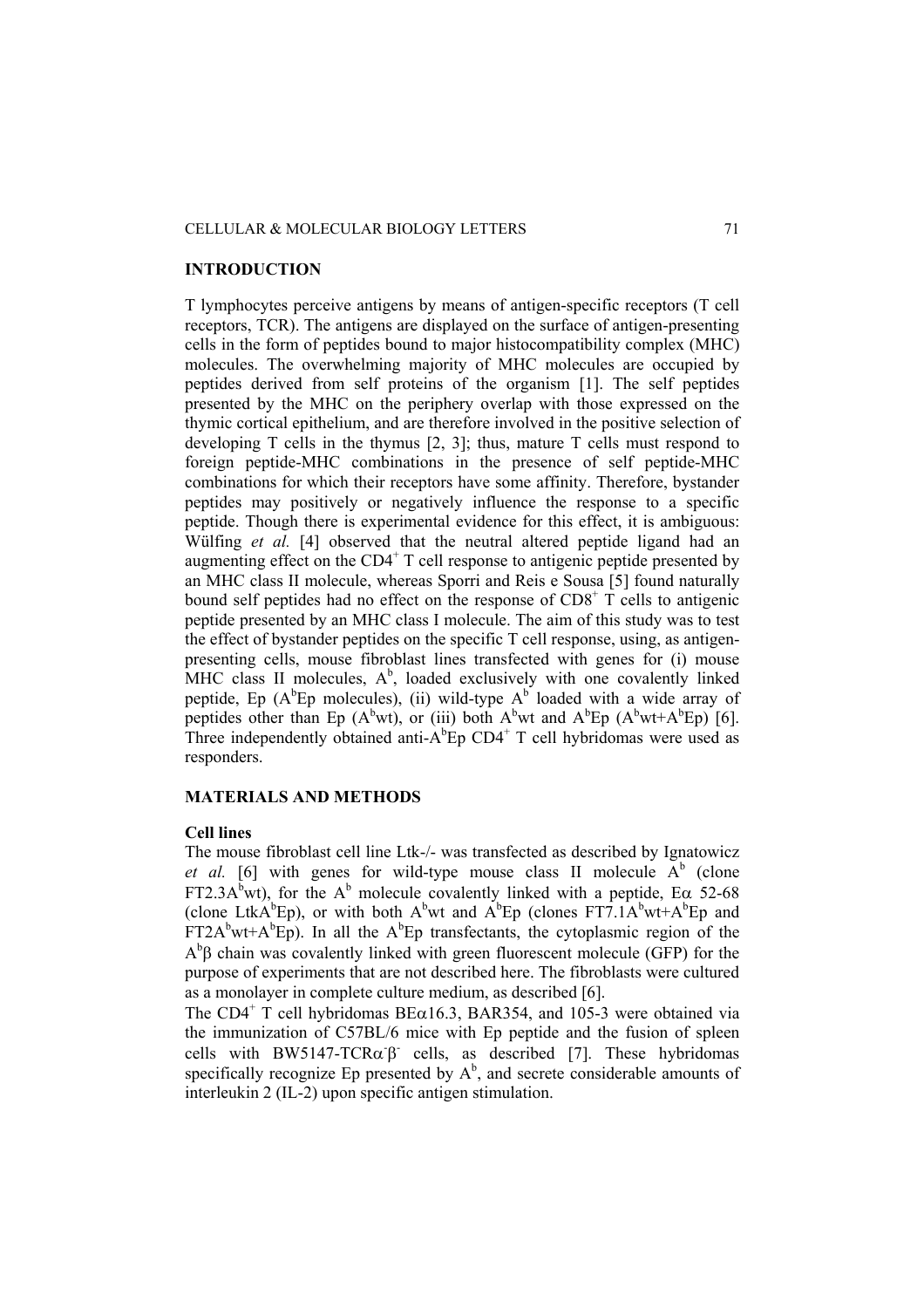The cytotoxic T lymphocyte line, CTLL-2 [8], dependent on IL-2, was used for the IL-2 assay (see below). The cell line HT-2 [9], also IL-2-dependent, was used instead of CTLL-2 in some of the IL-2 assays.

#### **IL-2 assay**

Hybridoma cells were cultured with nontransfected or transfected fibroblasts in complete culture medium. The supernatants were harvested 24 h later for IL-2 determination, performed with the MTT test as described using HT-2 [7] or CTLL-2 [10] cells as indicators. Recombinant IL-2 (rIL-2, Sigma, Saint Louis, Missouri, USA) in serial dilutions served as a positive control, and IL-2 units in the tested supernatants were calculated based on the standard curve of rIL-2.

## **Immunofluorescence staining and FACS analysis**

Mouse monoclonal antibodies Y3P (IgG<sub>2a</sub>, anti- $\mathring{A}^{b,f,p,q,r,s,u,v}$ ) [11] and YAe (IgG<sub>2b,</sub> anti- $A^b$ Ep) [12] were purified and conjugated with phycoerythrin. Cells were stained with these reagents as previously described [13] and their fluorescence was measured using FACScalibur and analysed using CellQuest software (Beckton Dickinson).

### **Statistical analysis**

At least three experiments were performed for each experimental set with the hybridoma  $BE\alpha16.3$ , and the data was analyzed using Statistica 6.1 software (www.statsoft.pl). For hybridomas BAR354 and 105-3, only single experiments were performed.

## **RESULTS AND DISCUSSION**

In order to compare the response of T hybridoma cells to  $A<sup>b</sup>Ep$  alone or in the presence of  $A^b$  loaded with other peptides, it was necessary to check whether the different transfected fibroblast lines express comparable amounts of  $A<sup>b</sup>$  and Ep. Flow cytometry results showed that this was the case: anti- $A<sup>b</sup>$ wt staining was similar for the  $A^b$ wt (FT2.3A $^b$ wt) and  $A^b$ wt+ $A^b$ Ep (FT2 $A^b$ wt+ $A^b$ Ep and  $FT7.1A<sup>b</sup>wt+A<sup>b</sup>Ep$  cell lines (Fig. 1, left panel, and data not shown), whereas anti-A<sup>b</sup>Ep stained the A<sup>b</sup>Ep (LtkA<sup>b</sup>Ep) and A<sup>b</sup>wt+A<sup>b</sup>Ep (FT2A<sup>b</sup>wt+A<sup>b</sup>Ep and FT7.1A<sup>b</sup>wt+A<sup>b</sup>Ep) cell lines to a similar extent (Fig. 1, middle panel). The A<sup>b</sup>Ep cell line expressed  $A^b$ Ep but not  $A^b$ wt, as shown by inhibition of anti- $A^b$ wt staining by unlabelled anti- $A^bEp$  antibody (Fig. 1, right panel).

Next, we used these fibroblast lines as stimulator cells in culture with cells of the T cell hybridoma BE $\alpha$ 16.3. When 10<sup>5</sup> hybridoma cells were cultured for 24 h with  $10^5$  fibroblasts, the A<sup>b</sup>wt+A<sup>b</sup>Ep cells stimulated the hybridoma to secrete IL-2 much more strongly than the  $A^bEp$  cells did (Fig. 2). The higher stimulatory capacity of  $A^b$ wt+ $A^b$ Ep over  $A^b$ Ep cells was reproducibly observed over a wide range of cell concentrations of both responders (Fig. 3) and stimulators (Fig. 4).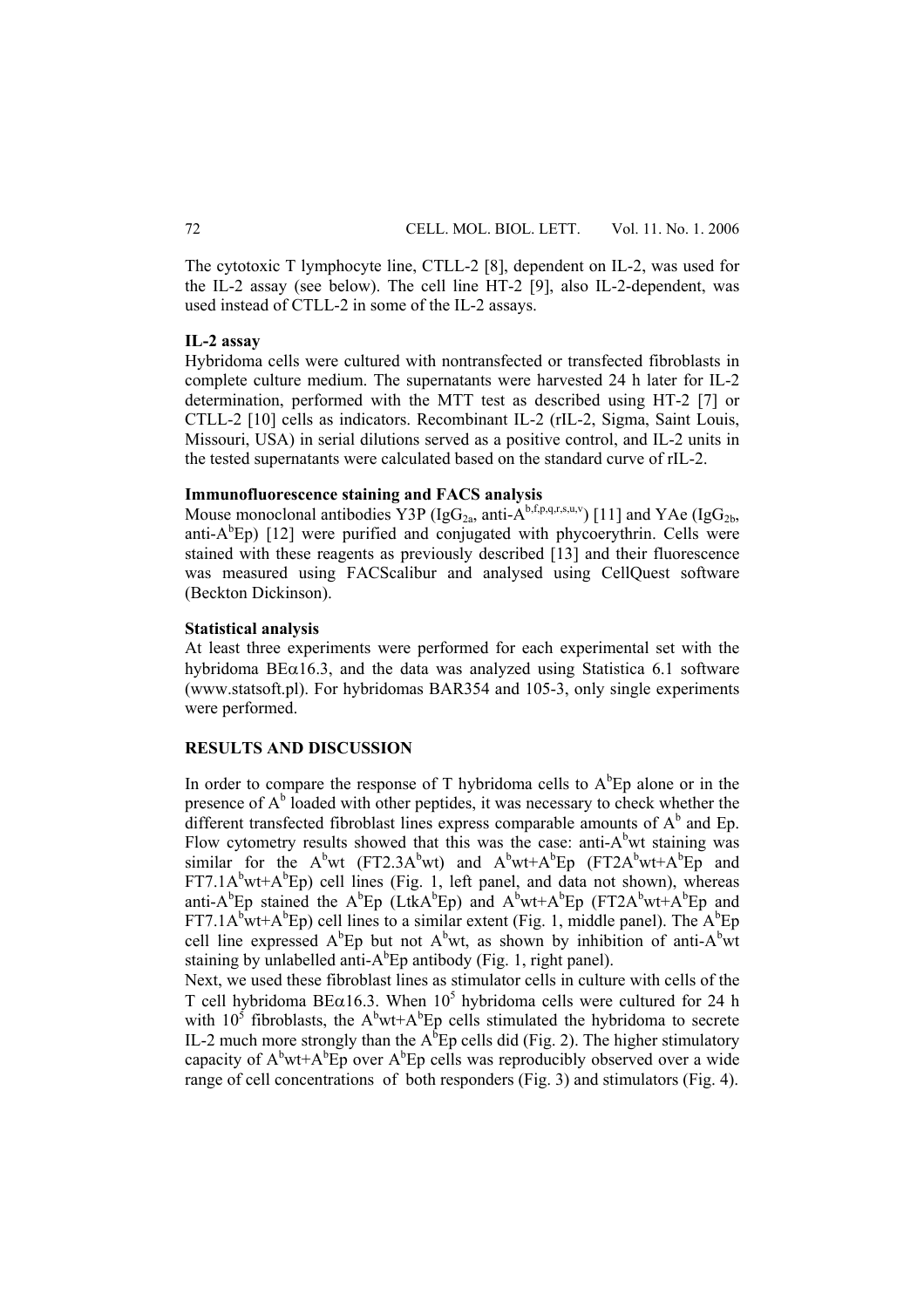

Fig. 1. Expression of wild-type  $(A^bwt)$  and Ep-linked  $(A^bEp)$  molecules on the cell surface of transfected fibroblasts. Y3P, anti-A<sup>b</sup>wt monoclonal antibody. YAe, anti-A<sup>b</sup>Ep monoclonal antibody.  $FT2A^bwt+A^bEp$  and  $FT7.1A^bwt+A^bEp$ , two independent  $A^b$ wt+ $A^b$ Ep Ltk-/- fibroblast transfectants. Ltk $A^b$ Ep, Ltk-/- cells transfected with  $A^b$ Ep only. Y3P, staining of  $A^b$  wt molecules. YAe, staining of  $A^b$  Ep molecules. Right column, staining of  $A^b$ wt molecules after blocking with a saturating amount of anti- $A^b$ Ep antibody. Note that LtkA $b^b$ Ep cells are not stained with anti-A $b^b$ wt antibody when covered with unlabelled anti-A<sup>b</sup>Ep antibody, whereas LtkA<sup>b</sup>wt+A<sup>b</sup>Ep cells are stained by both antibodies, as evidenced by the staining with anti- $A^{b}Ep$  and no blocking of anti- $A^{b}wt$ staining by unlabelled anti- $A^bE$ p.



Fig. 2. The interleukin-2 response of hybridoma BE $\alpha$ 16.3 to transfected fibroblasts. 10<sup>5</sup> hybridoma cells per well were cultured for 24 h with  $10<sup>5</sup>$  fibroblasts. The supernatants were harvested and tested with CTLL-2 indicator cells in the MTT test. The presented results are the mean ± standard deviation of four independent experiments.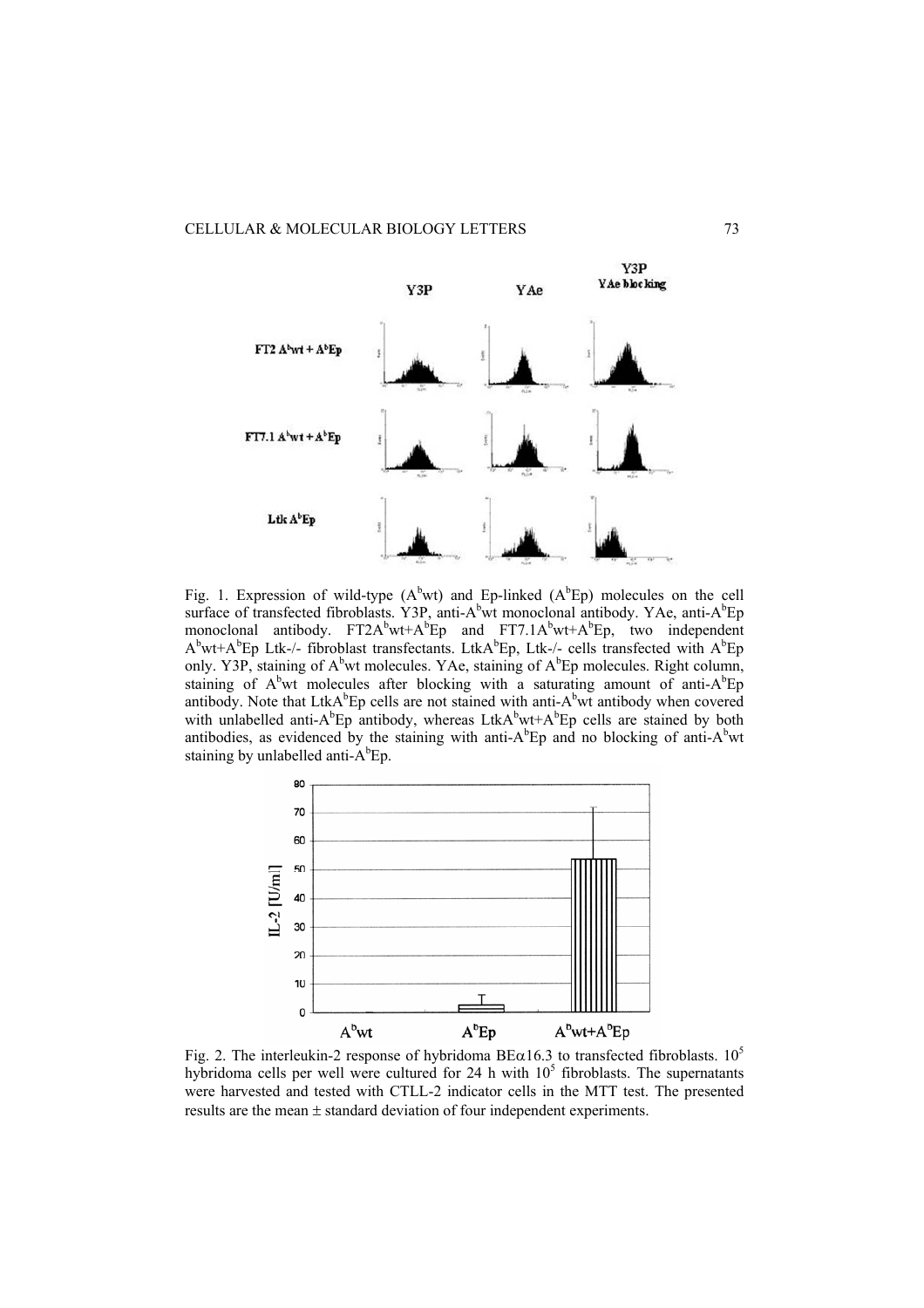

Fig. 3. The interleukin-2 response of hybridoma  $BE\alpha16.3$  to transfected fibroblasts as a function of hybridoma cell concentration. The indicated concentrations of BEα16.3 cells were cultured with  $10^5$  LtkA<sup>b</sup>Ep, FT2.3A<sup>b</sup>wt or FT7.1A<sup>b</sup>wt+A<sup>b</sup>Ep fibroblasts, and the supernatants were harvested and tested as in Fig. 2. The presented results are the mean ± standard deviation of three independent experiments.



Fig. 4. The interleukin-2 response of hybridoma  $BE\alpha16.3$  to transfected fibroblasts as a function of fibroblast concentration. Hybridoma cells  $(10<sup>5</sup>$  per well) were cultured with indicated cell concentrations of transfected LtkA<sup>b</sup>Ep, FT2.3A<sup>b</sup>wt or FT7.1A<sup>b</sup>wt+A<sup>b</sup>Ep fibroblasts, and after 24 h, the supernatants were harvested and tested as in Fig. 2. The presented results are the mean  $\pm$  standard deviation of three independent experiments. Parallel cultures with  $B\bar{E}\alpha$ 16.3 cells alone gave no IL-2 response (not shown).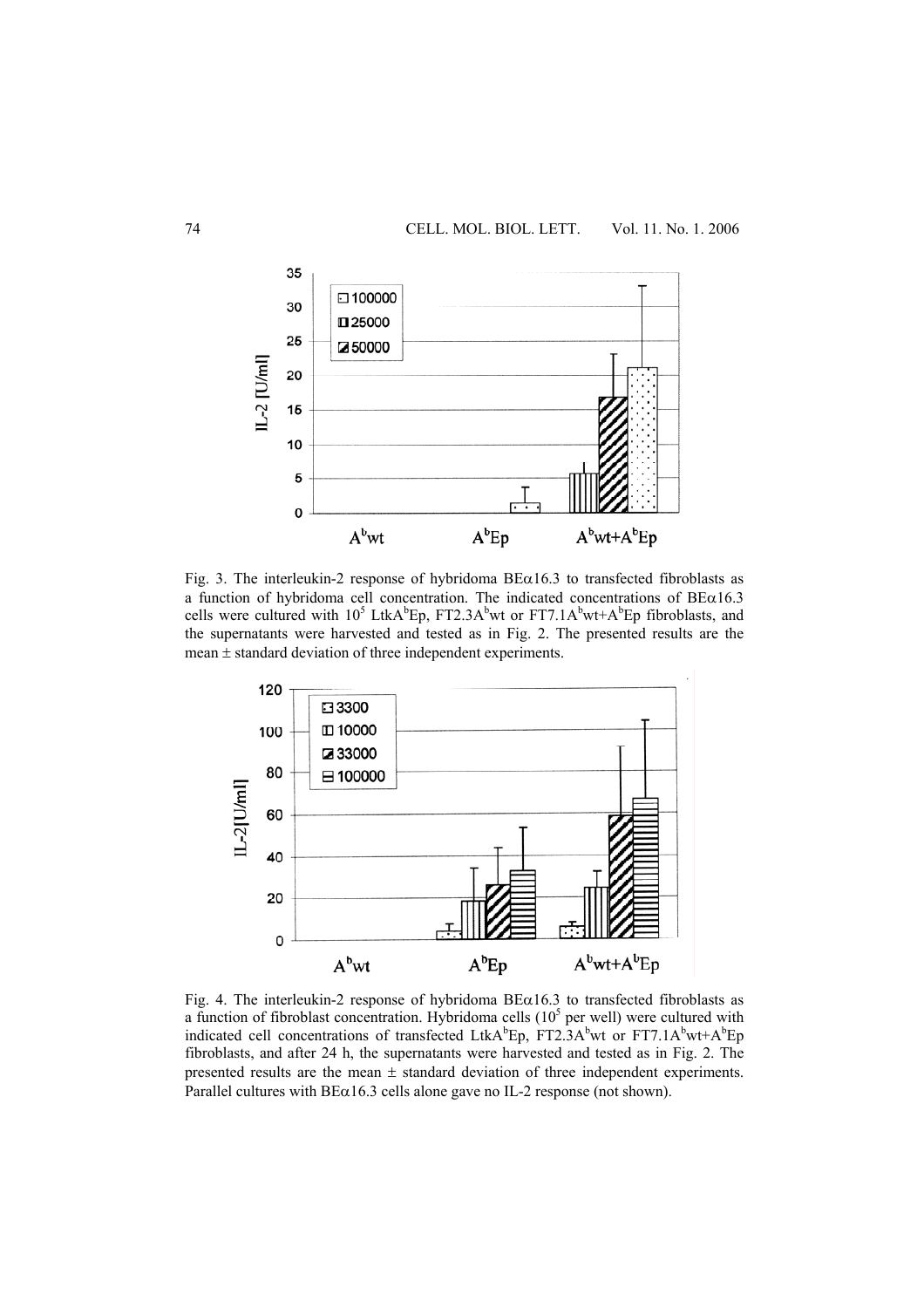

Fig. 5. The interleukin-2 (IL-2) response of hybridoma 105-3 to transfected fibroblasts. Hybridoma cells  $(25 \times 10^3)$  per well) were cultured with indicated cell concentrations of LtkA<sup>b</sup>Ep, FT2A<sup>b</sup>wt+A<sup>b</sup>Ep or FT7.1A<sup>b</sup>wt+A<sup>b</sup>Ep fibroblasts, and after 24 h, the supernatants were harvested and the IL-2 content was measured by proliferation of HT-2 indicator cells in the MTT test.

**BAR 354** 



Fig. 6. The interleukin-2 response of hybridoma BAR354 to transfected fibroblasts. Hybridoma cells  $(25 \times 10^3$  per well) were cultured with the indicated cell concentrations of LtkA<sup>b</sup>Ep, FT2A<sup>b</sup>wt+A<sup>b</sup>Ep or FT7.1A<sup>b</sup>wt+A<sup>b</sup>Ep fibroblasts, and after 24 h, the supernatants were harvested and the IL-2 content was measured by proliferation of HT-2 indicator cells in the MTT test.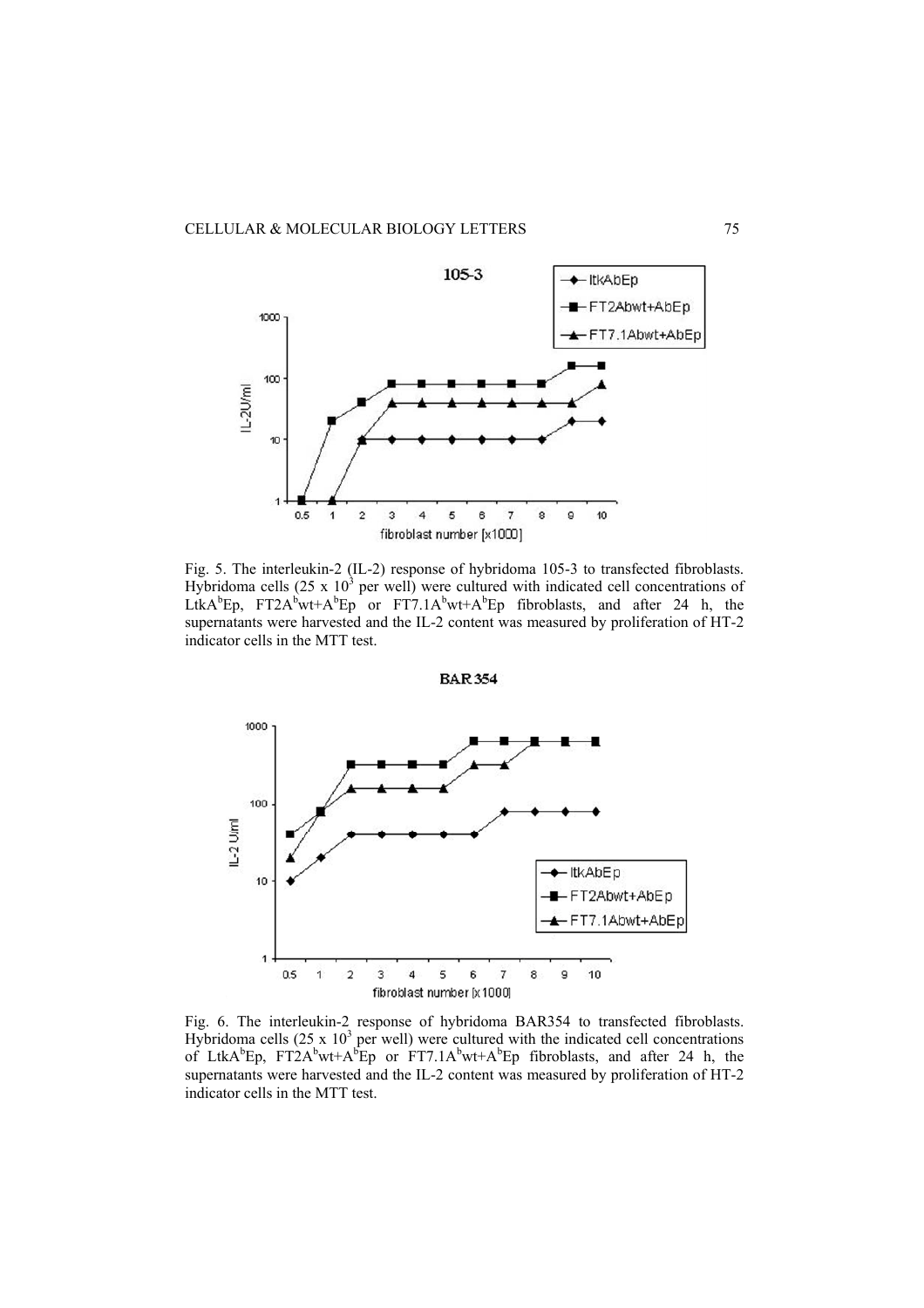Wild-type peptides alone, presented by  $A<sup>b</sup>wt$  fibroblasts, did not evoke a detectable IL-2 response (Figs 2-4). To confirm these unexpected results, we used two independently produced T cell hybridomas, 105-3 and BAR354. Both hybridomas produced higher amounts of IL-2 when stimulated with  $A^b$ wt+ $A^b$ Ep cells (FT2A<sup>b</sup>wt+A<sup>b</sup>Ep or FT7.1A<sup>b</sup>wt+A<sup>b</sup>Ep) than they did with A<sup>b</sup>Ep cells  $(LtkA<sup>b</sup>Ep)$  (Figs 5 and 6).

Thus, in our experiments, bystander peptides seemed to enhance the IL-2 response of T cell hybridomas to a specific peptide. Three independently obtained T cell hybridomas responded very similarly. The results described above might have been caused by differences in the expression of some accessory/costimulatory molecule(s), such as CD80, CD86, PD-1L, LICOS, CD45 or CD48, on the transfected fibroblast lines interacting with the T cell coreceptors CD28, CTLA-4, PD-1, ICOS, CD22 or LFA-1, respectively [14, 15]. However, this is unlikely for two reasons. First, such interactions were reported to be much more important for the induction of the antigen response in naive T cells than in effector T cells [16], although distinct functions of the latter seem to depend on accessory molecules to a different extent [17]. Secondly, an effect of possible differences in the expression of accessory molecules between the antigen-presenting fibroblast lines on T cell response seems unlikely in our experimental system because two independently produced  $A^b$ wt+ $A^b$ Ep transfectant cell lines,  $FT2A^bwt+A^bEp$  and  $FT7.1A^bwt+A^bEp$ , always stimulated our T cell hybridomas more strongly than the  $A^bEp$  transfectants presenting  $Ep$ only (Figs 2-6).

Therefore, we feel that the explanation of the higher T hybridoma response to  $A^{b}wt+A^{b}Ep$  than to  $A^{b}Ep$  cells may lie in a contribution of weak TCR interaction with bystander peptides that are similar or identical to those involved in the positive selection of T lymphocytes from which these hybridomas originated. Several investigators have shown that agonist peptides can promote the positive selection of T lymphocytes *in vivo* [18, 19], especially when presented in low concentrations. Low-affinity self-reactive T cell clones may escape negative selection and peripheral tolerance [20, 21], and such clones might have given rise to our hybridomas. Antigen recognition by T cells is degenerate ([22-25] and other articles in the same issue); therefore, our hybridomas might have recognized not only the strongly agonistic Ep, but also some bystander peptide that was too weak an agonist to stimulate on its own, as seen in the lack of stimulation by  $A<sup>b</sup>wt$  fibroblasts. Our results are in conflict with data presented by Sporri and Reis e Sousa [5], who did not observe any remarkable effect of self peptides on the T cell response to antigenic peptide. However, their results were obtained in a  $CD8^+$  T cell and MHC I/peptide model, whereas our study used CD4<sup>+</sup> T cells and MHC II/peptide complexes. CD8<sup>+</sup> T cells are stained with anti-TCR or anti-CD3 antibodies more strongly than  $CD4^+$  T cells are [26], and the TCR $\alpha\beta$ -CD3 cell surface complexes of  $CD8<sup>+</sup>$  and  $CD4<sup>+</sup>$  T cells differ biochemically [27]. In addition,  $CD4<sup>+</sup>$  T cells appear to be more cross-reactive than  $CDS<sup>+</sup> T$  cells [22-25]. Therefore, these two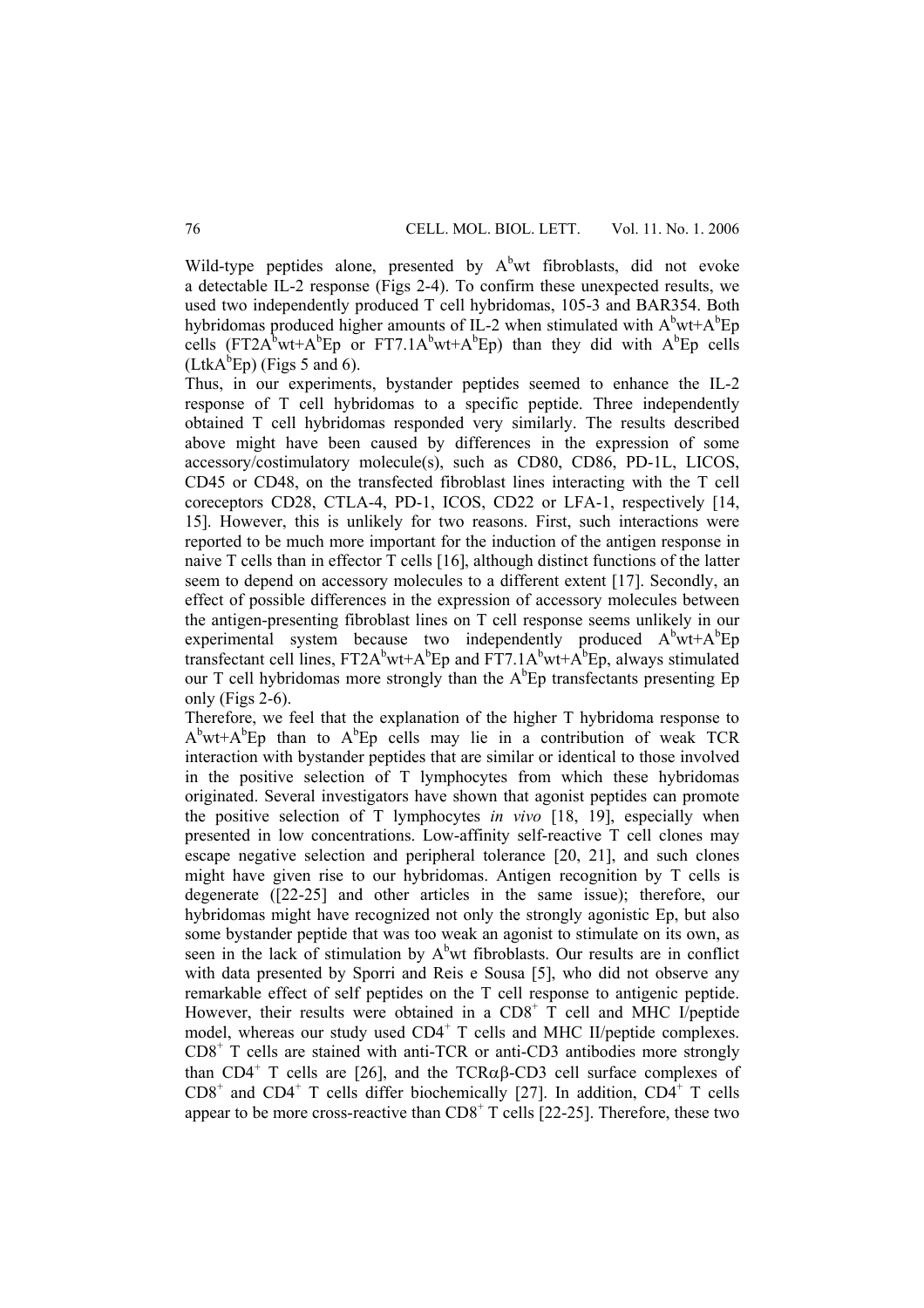cell populations may also behave differently in their interactions with self peptides. Indeed, our results are concordant with those of Wülfing *et al.* [4], who observed an augmentation of the  $CD4^+$  T cell hybridoma response to agonist peptide in the presence of an altered agonist peptide, itself unable to stimulate and thus mimicking a self peptide. Complexes of MHC II with bystander peptides, in addition to complexes with a specific antigenic peptide are present in the synapse formed between an antigen-presenting cell and an effector T lymphocyte [28]. A positive signal spreading after binding a few agonist ligands may protect neighboring TCR complexes from binding an inhibitory phosphatase, SHP-1. These protected TCRs, upon binding a self ligand (self peptide + self MHC), might contribute to effective positive downstream signals [29, 30]. In addition, upon contact of the T cell with an antigen-presenting cell, coaggregation of self ligand-bound and agonist-bound TCRs in the immunological synapse might promote a greater average occupancy with the agonist rebinding to those receptors initially recruited into the cluster by bystander ligands, facilitating signal spreading and leading to a stronger signal to the T cell. As pointed out by Štefanová *et al.* [31], "it remains to be seen if selfligands are truly equivalent to the null (altered agonist) ligands, or if self ligands are too weak to contribute in this positive sense." Our results seem to suggest that self-ligands have sufficient strength in this respect. Interestingly, even in the absence of agonist peptides, self peptides presented by self MHC molecules weakly stimulate agonist-specific T cells, and this interaction seems to be necessary for a proper T cell response upon encounter with an agonist. This was shown by preventing T cells from contacting self peptides before stimulation with an agonist [31] or by prestimulating T cells with an altered peptide ligand [32]. In summary, the fact that three independently obtained hybridomas behaved identically in culture with two independent  $A^b$ wt+ $A^b$ Ep transfectants suggests that we have observed a general phenomenon rather than a cell culture artifact.

Thus, our results seem to show that naturally bound bystander peptides have a costimulatory effect on the specific response of effector T cells.

**Acknowledgments.** This study was supported by the Polish Ministry of Scientific Research and Information Technology, grant No. 4 P05A 076 15 (to Ms. Nowak), and by the Ludwik Hirszfeld Institute of Immunology and Experimental Therapy, grant No. 14/2005 (to Mr. Kuśnierczyk).

# **REFERENCES**

- 1. Germain, R.N. and Štefanová, I. The dynamics of T cell receptor signalling: Complex orchestration and the key roles of tempo and cooperation. **Annu. Rev. Immunol.** 17 (1999) 467-522.
- 2. Marrack, P., Ignatowicz, L., Kappler, J.W., Boymel, J. and Freed, J.H. Comparison of peptides bound to spleen and thymus class II. **J. Exp. Med.**  178 (1993) 2173-2183.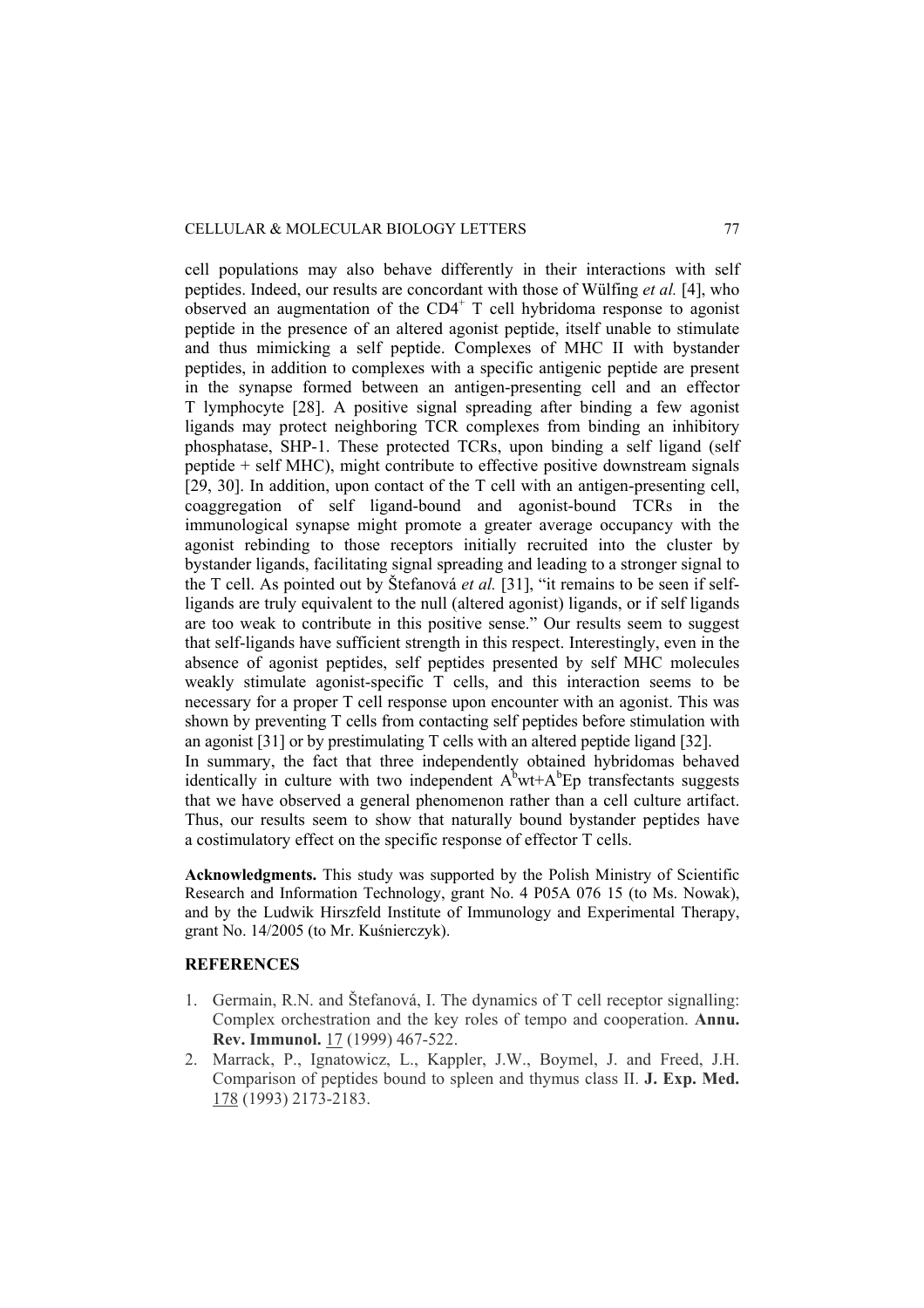- 3. Derbinski, J., Schulte, A., Kyewski, B. and Klein, L. Promiscuous gene expression in medullary thymic epithelial cells mirrors the peripheral self. **Nat. Immunol.** 2 (2001) 1032-1039.
- 4. Wülfing, C., Sumen, C., Sjaastad, M.D., Wu, L.C., Dustin, M.L. and Davis, M.M. Costimulation and endogenous MHC ligands contribute to T cell recognition. **Nat. Immunol.** 3 (2002) 42-47.
- 5. Sporri, R. and Reis e Sousa, C. Self peptide/MHC class I complexes have a negligible effect on the response of some  $CDS<sup>+</sup> T$  cells to foreign antigen. **Eur. J. Immunol.** 32 (2002) 3161-3170.
- 6. Ignatowicz, L., Winslow, G., Bill, J., Kappler, J. and Marrack, P. Cell surface expression of class II MHC proteins bound by a single peptide. **J. Immunol.** 154 (1995) 3852-3862.
- 7. Ignatowicz, L., Rees, W., Pacholczyk, R., Ignatowicz, H., Kushnir, E., Kappler, J. and Marrack, P. T cells can be activated by peptides that are unrelated in sequence to their selecting peptide. **Immunity** 7 (1997) 179-186.
- 8. Gillis, S. and Smith, K.A. Long term culture of tumour-specific cytotoxic T cells. **Nature** 268 (1977) 154-156.
- 9. Watson, J. Continuous proliferation of murine antigen-specific helper T lymphocytes in culture. **J. Exp. Med.** 150 (1979) 1510-1519.
- 10. Pajtasz-Piasecka, E., Kuśnierczyk, H., Salwa, J., Konarski L. and Radzikowski, C. Growth inhibition of transplantable tumors in mice by mIL-2-secreting murine plasmocytoma cells used alone or in combination with a cytostatic agent. **Arch. Immunol. Ther. Exp.** 43 (1995) 281-292.
- 11. Janeway, C.A., Conrad, P., Lerner, E., Babich, J., Wettstein, P. and Murphy, D. Monoclonal antibodies specific for Ia antigens as targets of immunoregulatory T cells. **J. Immunol.** 132 (1984) 662-669.
- 12. Murphy, D., Lo, D., Rath, S., Brinster, R., Flavel, R., Slanetz, A. and Janeway, C. A novel MHC class II epitope expressed in thymic medulla but not cortex. **Nature** 338 (1989) 765-768.
- 13. Ignatowicz, L., Kappler, J. and Marrack, P. The repertoire of T cells selected by a single MHC/peptide ligand. **Cell** 84 (1996) 521-529.
- 14. Davis, S.J. and van der Merwe, P.A. TCR triggering: co-receptor-dependent or -independent? **Trends Immunol.** 24 (2003) 624-626.
- 15. Greenwald, R.J., Latchman, Y. and Sharpe, A.H. Negative co-receptors on lymphocytes. **Curr. Opin. Immunol.** 14 (2002) 391-396.
- 16. Iezzi, G., Karjalainen, K. and Lanzavecchia, A. The duration of antigenic stimulation determines the fate of naive and effector T cells. **Immunity** 8 (1998) 89-95.
- 17. Holzer, U., Kwok, W.W., Nepom, G.T. and Buckner, J.H. Differential antigen sensitivity and costimulatory requirements in human Th1 and Th2 antigen-specific CD4<sup>+</sup> cells with similar TCR avidity. **J. Immunol.** 170 (2003) 1218-1223.